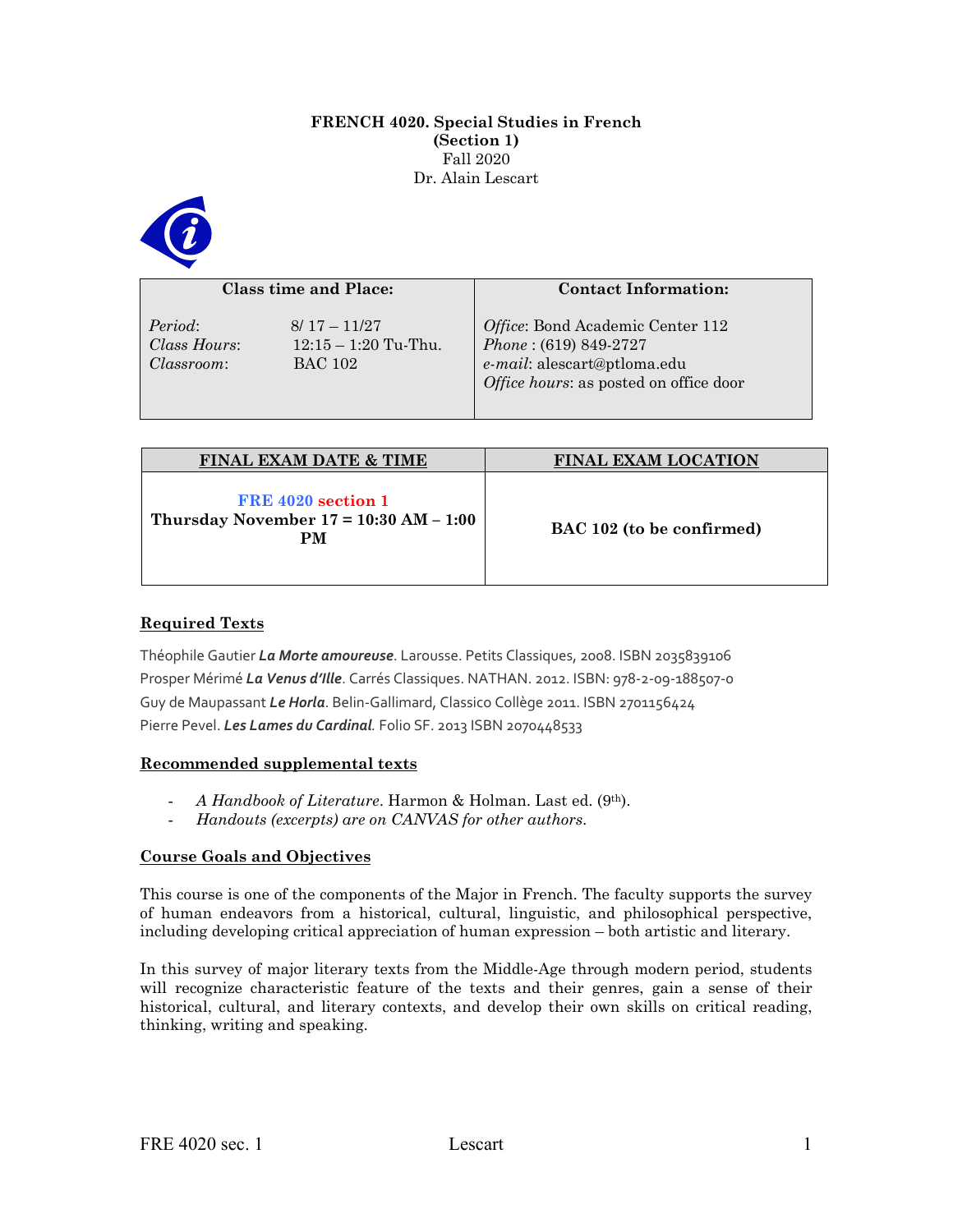# **Course Learning Outcomes (CLOs)**

*By the end of the course, the student will be able to:*

- 1. Analyze literary pieces from a variety of perspectives;
- 2. Converse in French at the advanced low level (ACTFL);
- 3. Exhibit reading comprehension at the advanced low level (ACTFL);
- 4. Discuss and write about the influence of their own perspective on cultural interconnections through engagement with local, national or international communities.

# **COURSE CREDIT HOUR INFORMATION**

This class meets the Carnegie Unit minimum requirement of 750 minutes of instructional time + 1500 minutes of out-of-class work per 1 unit of credit. Specific details about how the class meets these requirements are included here in the course syllabus.

#### **Course Activities and Resources**

We will use an instructional ensemble whose core program is designed to prepare students to be exposed to either full or part of literary pieces.

Homework is assigned on a daily basis **and should be turned in as listed in the daily schedule**.

#### **Requirements**

- **1.** Attendance. Your physical presence in class is very important to get the full immersion experience. If you are not present in class, you cannot perform oral exercises and you will lose participation points. Students, whether present or absent, are responsible for the material listed in the class, syllabus as well as for any extra material presented in class. If a student misses a class, s/he should procure notes from another student and study the material in the book.
- **2.** Participation in classroom assignments. It is not enough to come to class. You need to engage actively in the oral and written exercises presented in class. Class participation is measured by one's willingness to talk in class and to communicate as fully as possible. It is also measured by one's willingness to attend class regularly and to complete assignments. Participation consists of attendance, group and partnered discussions, answer and intervention around class questions, brief writing assignments in and out of class, pop quizzes on the day's reading or previous readings or discussions.
- **3.** Completion of daily assignments. Before you come to class, finish readings and preparations for the day and hand it in. Late work will not be accepted for credit, though it will be corrected. Work is considered late if it is handed in after it has been handed back or discussed in class. Homework is to be turned in at the beginning of the class. No reminders will be provided since it is assumed that students are adults capable of reading the syllabus. **Write one original reflective dialogue papers of 5 pages** on assigned topics. These papers needs to follow the MLA style to acknowledge the sue of others' words and ideas.
- **4.** Preparation for the two exams. Get ready well in advance for the exams. THERE ARE NO MAKE-UPS! A missed exam counts as a zero. If the student has an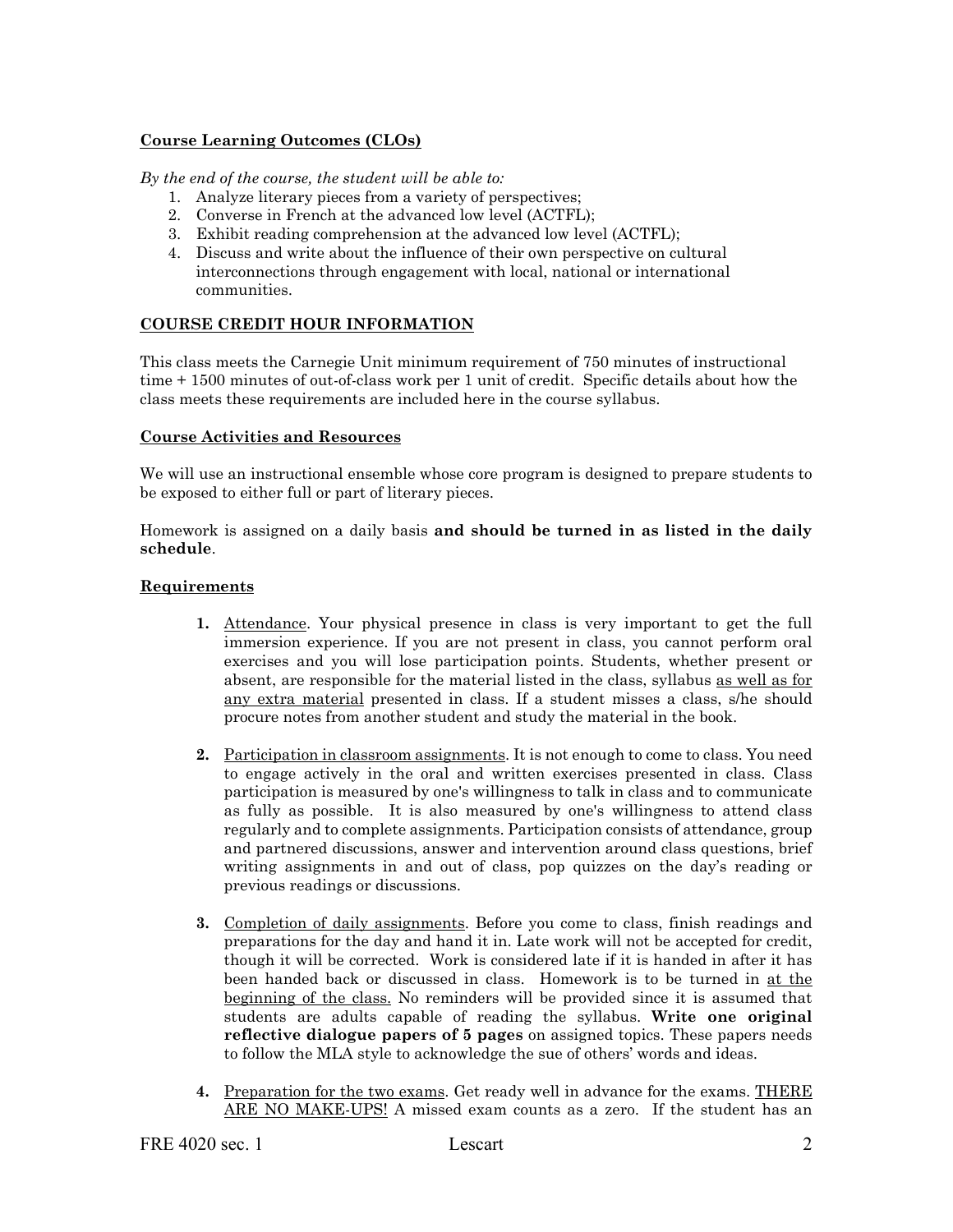official excuse (doctor's note or family tragedy) for an absence, the zero is deleted. Such excuses need to be given to the professor within a few days of the absence. If an absence is prolonged (more than three classes), the student must contact the professor immediately. One low mark will be dropped from the interrogations before they are averaged at the end of the semester. Do not buy your plane ticket before the class exam. Day of exam cannot be changed.

#### GRADE SCALE

| $95-100: A$ | $90-95: A-$        | $85-90:$<br>$B+$ | $80 - 85 : B$ | 75-80:B-   |
|-------------|--------------------|------------------|---------------|------------|
| 70-75:C+    | $-70$ :C<br>$65 -$ | $60-65$ :C       | $55 - 60$ :D+ | $50-55$ :D |

# **Grading of the class**

| Class Discussion Participation | 10% |
|--------------------------------|-----|
| Daily assignments              | 40% |
| <b>Essay Atelier</b>           | 10% |
| Midterm exam                   | 20% |
| Final exam                     | 20% |

#### **Academic Accommodations**

All students are expected to meet the established standards for this course. Students with learning disabilities who may need accommodations should discuss options with the Academic Support Center **during the first two weeks** of class. The ASC will contact professors with suggested classroom needs and accommodations. Approved documentation must be file in the ASC prior to the start of the semester.

#### **Departmental Policy on Academic Honesty**

The Department of Literature, Journalism, and Modern Languages deems intellectual and academic integrity critical to academic success and personal development; therefore, any unethical practice will be detrimental to the student's academic record and more character. Students who present the work of others as if it were their own commit plagiarism. Presenting another's work as one's own includes, but is not limited to, borrowing another student's work, buying a paper, using the thoughts or ideas of others as one's own (using information in a paper without citation), and copying information from the Internet without citation. Plagiarized work will result in a failing grade for the assignment and possibly for the course. In either event, a written report will be filed with the department chair and the area dean. The dean will review the report and submit it to the Provost and the Vice President for Student Development. It will then be placed in the student's academic file.

# **Originality and editing**

All work presented for a grade in this class must be written in French from scratch after the assignment is given. NO papers written for high school or other college classes (simultaneously or otherwise) should be submitted. Originally of thought, creative presentation, and appropriate use of scholarly concepts and terms, without turning the essay into a jargon-driven text, are encouraged. Always edit and proofread out-of-class writing of a polished presentation in MLA form. Assistance in editing and proofreading for preferred French diction and syntax is permitted; the ideas, organization, and expression are to be the student's own. All papers need to be in print (no hand written papers).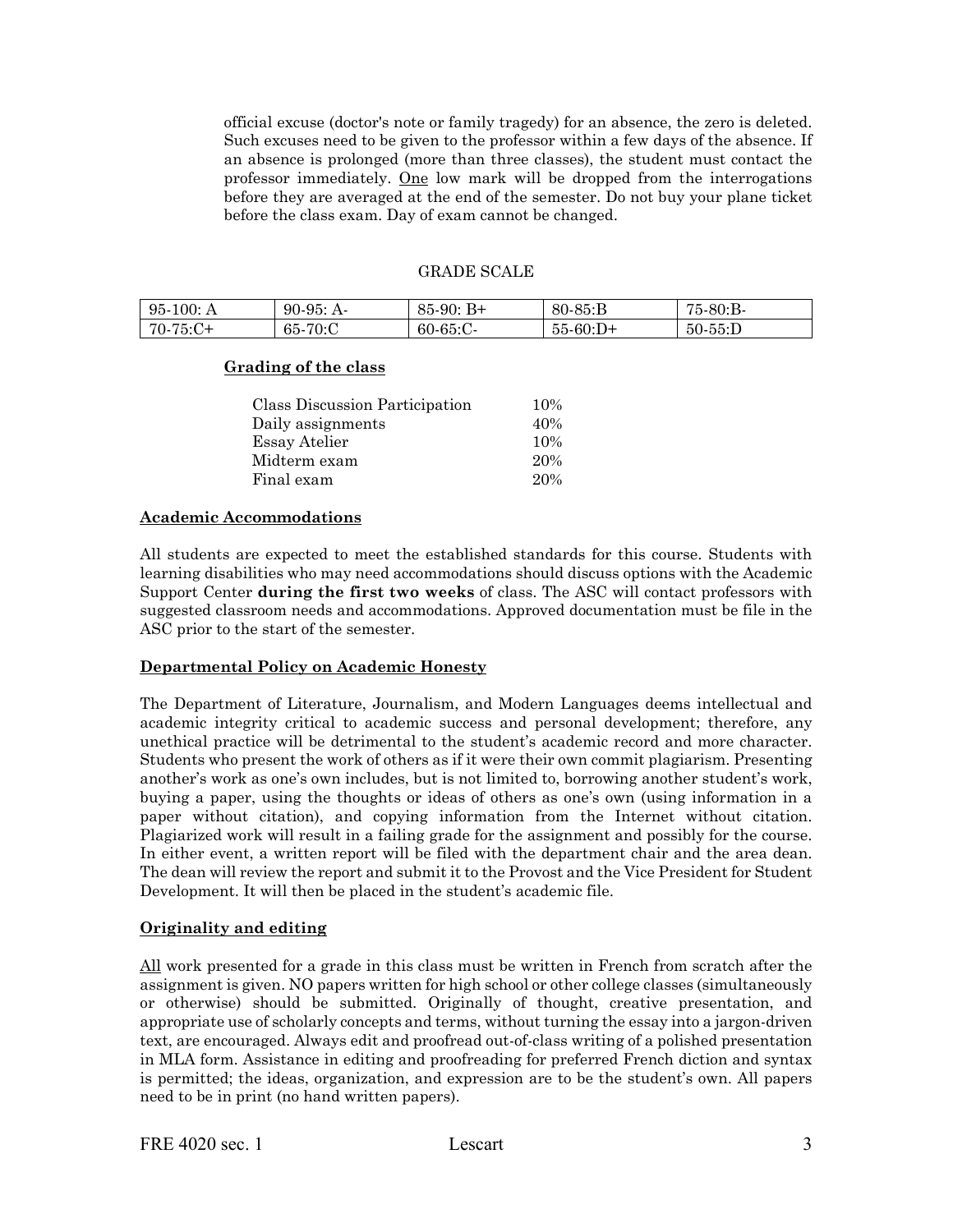#### **Classroom Rules**

Please do turn off your cellular phone when you come in class. If you use a computer to take note, you are not allow to check your email or go on the internet and to play any game.

# **FINAL EXAMINATION POLICY**

Successful completion of this class requires taking the final examination **on its scheduled day**. The final examination schedule is posted on the Class Schedules site. No requests for early examinations or alternative days will be approved.

In the rare case that a student is scheduled for more than three (3) final examinations on the same day, the student is authorized to contact each professor in order to work out an alternate time for one of those examinations. Department chairs/school deans and college deans need not be involved in the process of making this accommodation.

| <b>FINAL EXAM DATE &amp; TIME</b>                                                    | <b>FINAL EXAM LOCATION</b> |
|--------------------------------------------------------------------------------------|----------------------------|
| FRE 4020 section 1<br>$=$ Thursday DECEMBER 17: Thursday $= 10:30$<br>$AM - 1:00 PM$ | BAC 102 (to be confirmed)  |

# **USE OF TECHNOLOGY**

Point Loma Nazarene University encourages the use of technology for learning, communication, and collaboration. This course requires access to computers, software programs, and the Internet. At some point during the semester you will have a problem with technology, but these problems will not normally be accepted as excuses for unfinished work. Protect yourself by doing the following: Save work often and make regular backups of files in a different location from the originals, plan ahead so that you will have time to use the oncampus computers and printers if necessary, and practice safe computing when surfing the web and checking email.

When you are online on CANVAS, in connection with the class lesson, YOU CANNOT access any other page or internet, or your email, or Facebook, etc, unless requested by your professor. If you are not on CANVAS, you will asked to leave the class and will lose the point of participation for this class. You also need to turn off your phone or other electronic device.

# **TUTORIAL SERVICES**

**T**he PLNU Tutorial Center is available free of charge for all current **undergraduate** PLNU students. It offers tutoring for most subjects, as well as general help with paper editing, study skills, etc. The Tutorial Center is located on the south end of Bond Academic Center, next to the Study Abroad offices. The Tutorial Centers is typically open Monday-Thursday from 8:00AM until 9:00PMand Friday from 8:00AM until 3:00PM. Please note that the Tutorial Center is closed from 9:30-10:30AM, Monday, Wednesday, and Friday, and 5:00- 6:00PM every evening. Tutoring is available by appointment only, and appointments must be made at least one day in advance. Appointments may be arranged in person at the Tutorial Center, over the phone at (619) 849-2593, or via email at TutorialServices@pointloma.edu.